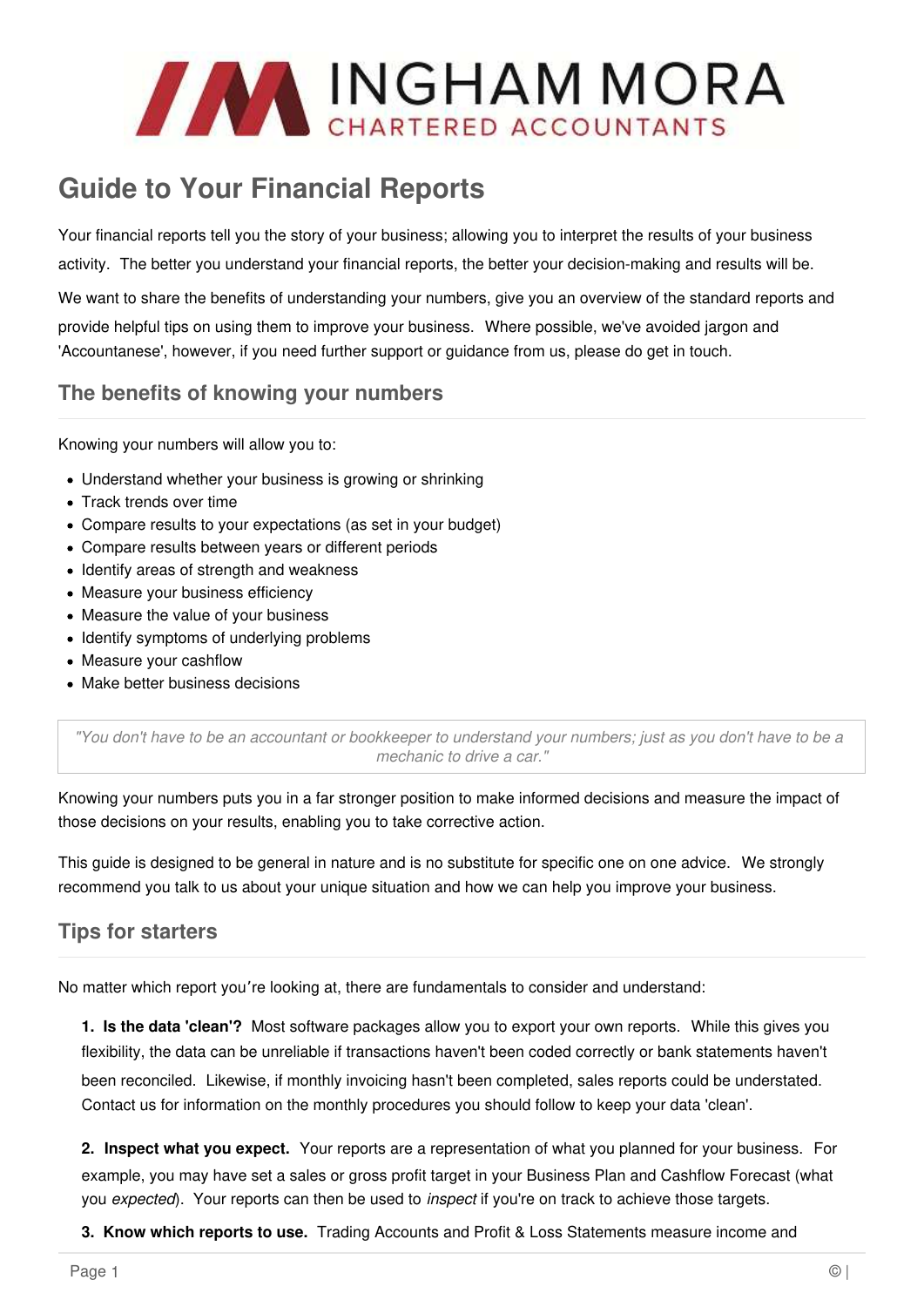

expenses; the Balance Sheet measures assets, liabilities and net worth. There are different versions of each report, e.g. for the Profit & Loss you can measure this year vs last year, this period vs the same period last year, or this period vs the budget you set. Talk to us about the most appropriate reports for your business.

**4. Go horizontal and vertical when analysing your financial reports.** A horizontal analysis compares the results of previous periods, e.g. comparing your 2020 Gross Profit to your 2019 Gross Profit. This shows whether your results are improving over a specified period. A vertical analysis calculates each item in the statement as a percentage of a base item, e.g. calculating expenses as a percentage of sales in your Profit & Loss. Conducting both helps identify specific areas of potential improvement.

**5. 'As at' or 'for the period ending'.** An 'as at' report shows the balances at the end of a specific period, e.g. the Balance Sheet shows asset and liability balances at the end of the financial year. A 'for the period ending' report shows the results over a period of time, e.g. the Profit & Loss shows your Gross Profit or Net Profit over the specified period.

**6. Choosing the date range.** For a period ending report, ensure you correctly specify the start and end date for the period you want to measure. For example, reporting on the current month and the year to date (the period from the start of this current financial year to the month you are in now). It's best practice to choose a date that is a month end date, e.g. if you want to print a report on 15 July, set the date range to end on 30 June, as you should have all income and expenses coded and reconciled for the period ending 30 June, but may not have coded and reconciled them for July yet.

# **Your key financial reports**

The rest of this guide provides an overview of your key financial reports, what each report tells you about your business, some key ratios to use to track your results, and some tips on how to make good use of the reports.

### **Key ratios:**

By calculating key ratios, you can compare your results over a number of periods, compare the profitability of different product lines, divisions or locations, and compare your results to your industry benchmarks. All of this provides information which should be used in your decision-making. It's important to only compare your ratios with companies in the same industry; what may be viewed as a 'good' ratio for one industry, may be 'poor' in another.

### **Below is an overview of the following reports:**

- 1. Your Trading Account.
- 2. Statement of Profit & Loss.
- 3. Balance Sheet.
- 4. Statement of Changes in Equity.
- 5. Shareholder Current Account.

### **1. Your Trading Account.**

Your Trading Account can be prepared at any stage during the year and shows sales generated less any variable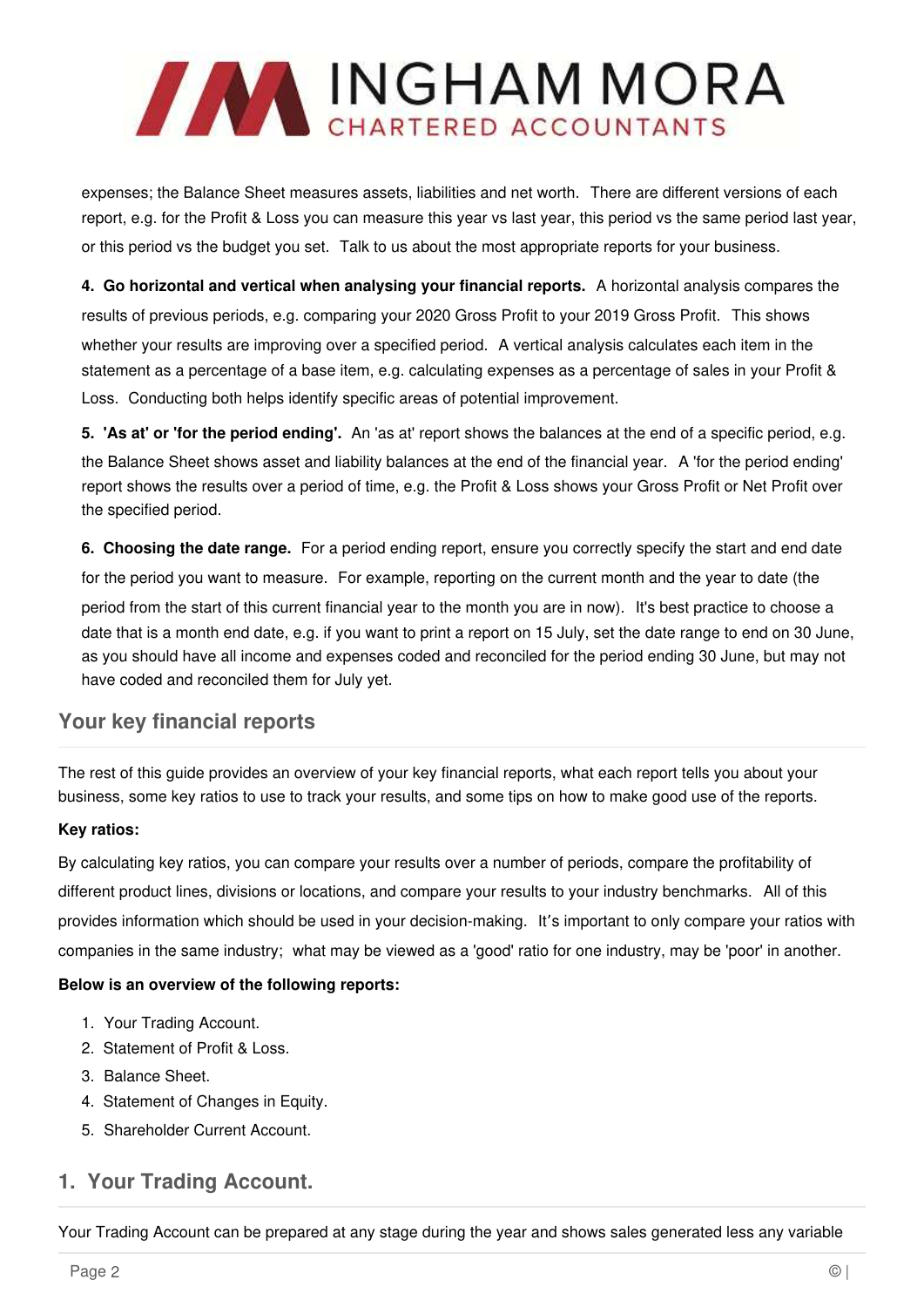

costs directly associated with those sales. It's used to calculate your Gross Profit (sometimes referred to as your Gross Margin) which is often also shown as a percentage.

### **The basic format for your Trading Account is: Sales - Cost of Sales = Gross Profit**

If your business has multiple divisions, locations or product lines, a separate Trading Account should be used for each so you can monitor the performance and compare the profitability of each.

### **Cost of Sales**

Cost of Sales is the total cost of producing the sales for the period being reported. In its simplest sense, if you sell ice cream, the cost of selling one ice cream is the cost of the ingredients plus other variable costs of producing that ice cream for sale, such as transport, packaging (the paper napkin or sleeve), and labour.

#### **A more comprehensive way to measure Cost of Sales is:**

**Cost of Sales = Opening Stock + Purchases + Direct Labour Costs - Closing Stock** 

| <b>Opening Stock</b>       | Valued at cost price.                                                                                               |
|----------------------------|---------------------------------------------------------------------------------------------------------------------|
| <b>Purchases</b>           | All variable costs to produce the product, e.g. ice cream, cone, refrigeration,<br>packaging, transport costs, etc. |
| <b>Direct Labour Costs</b> | Wages for staff selling the product but not business administration wages, e.g. ice<br>cream sales staff.           |
| <b>Closing Stock</b>       | Valued at cost price.                                                                                               |

Subtracting the Cost of Sales for any given period from the sales for that period gives you the Gross Profit.

### **Gross Profit**

Your Gross Profit shows how much is left after costs directly relating to sales have been paid. Direct costs increase as your sales increase and include delivery expenses, direct wages, packing material, sales commission, etc.

### **Key Ratios:**

#### **Gross Profit Percentage = (Gross Profit / Sales) \* 100**

Your Gross Profit Percentage shows the contribution of each dollar of Sales towards your overhead costs and profit. For example, if Sales are \$1,000,000 and your Gross Profit is \$250,000, your Gross Profit Percentage is 25%. This means that for each \$1 of sales, 25c is available for overhead expenses and profit. To increase your Gross Profit Percentage, review cost of sales and direct costs to find potential savings. Increasing sales won't increase your Gross Profit Percentage as the costs will increase in line with the increase in sales.

**Mark Up = ((Selling Price - Cost Price) / Cost Price) \* 100**

**Mark Up is not the same as Gross Profit.** The distinction between Gross Profit and Mark Up is very important. Mark Up is the amount you add onto your variable costs to arrive at a selling price. It's expressed as a percentage, so you know how to convert your costs to a selling price. If we look at our ice cream example and determine that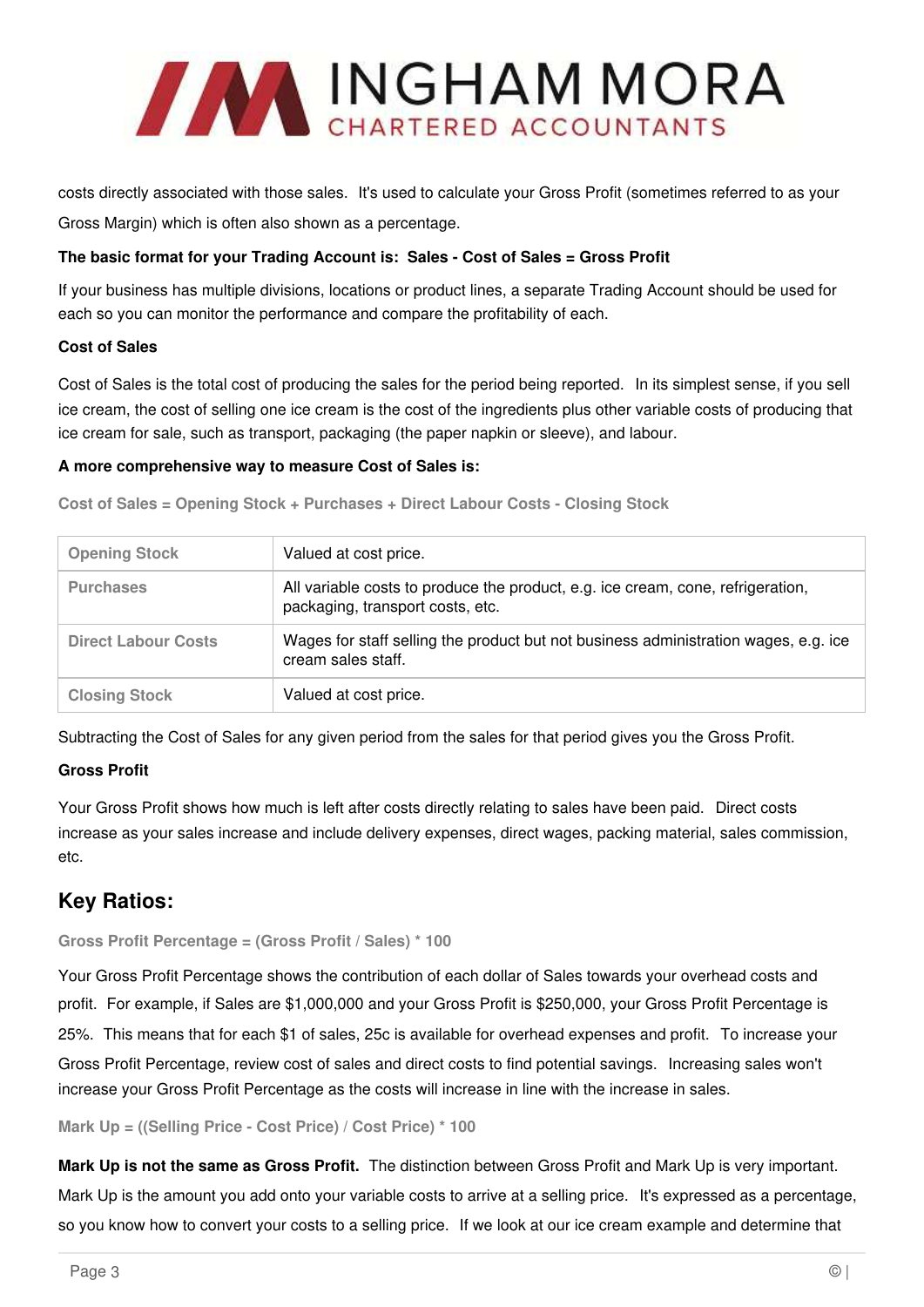

variable costs to produce one ice cream are \$2 and we sell that ice cream for \$4, our Mark Up is 100%: ((\$4 - \$2) / \$2 \* 100.

To calculate the Gross Profit Percentage for that single ice cream, divide the cost price by the selling price and multiply by 100. So the Gross Profit Percentage on that ice cream would be 50%: (\$2 / \$4) \* 100.

# **Trading Account Tips:**

**A. Increasing sales is not the only way to grow your overall profit.** However, growing sales should always be part of your strategy. There are five ways to grow sales:

- 1. Increase client retention look after existing customers well so they keep coming back.
- 2. Generate more leads or enquiries use your marketing effectively.
- 3. Convert more leads into customers ensure you have an effective sales process and strong sales skills.
- 4. Increase transaction frequency encourage people to buy from you more often.
- 5. Increase transaction value encourage people to spend more each time they buy from you.

**B. Lifting your Gross Profit Percentage by 1-2% can make a huge difference to your results.** Calculate this impact by taking 1% of your total sales for the year; that is how much more will hit your overall profit if you lift your Gross Profit Percentage by 1%. We can help you employ strategies to increase your margin.

**C. Compare your expected Gross Profit Percentage to your actual Gross Profit Percentage.** You can do this by 'back costing' a job once you've finished it. Calculate all costs associated with a completed job, e.g. for a building job, the total material and labour costs for that job, then divide by the selling price to determine the Gross Profit for that job.

**D. Ensure your pricing is up to date.** If your Gross Profit is declining, review your costing to ensure you're using current costs when pricing a job, product or service. Many businesses use great pricing tools and standard Mark Up formulae but often have outdated costs in the model or calculation.

**E. Consider all costs associated with creating a sale.** Your margin could be slipping because there are costs hidden in overheads that should be measured as variable costs. For example, a mobile ice cream truck will have fuel as a variable cost, but the fuel costs might be lumped in as overhead costs with another business vehicle.

# **2. Statement of Profit & Loss.**

Your Statement of Profit & Loss, or Income Statement, tracks the overall performance of your business. It begins with the Gross Profit from your Trading Account then lists all overhead expenses, giving you the Net Profit. Some software combines the Trading Account and the Profit & Loss into one report, so the items from the Trading Account appear at the top of the Profit & Loss.

### **The basic format for your Statement of Profit & Loss is:**

**Net Profit = Sales - Cost of Sales + Other Income - Expenses - Tax**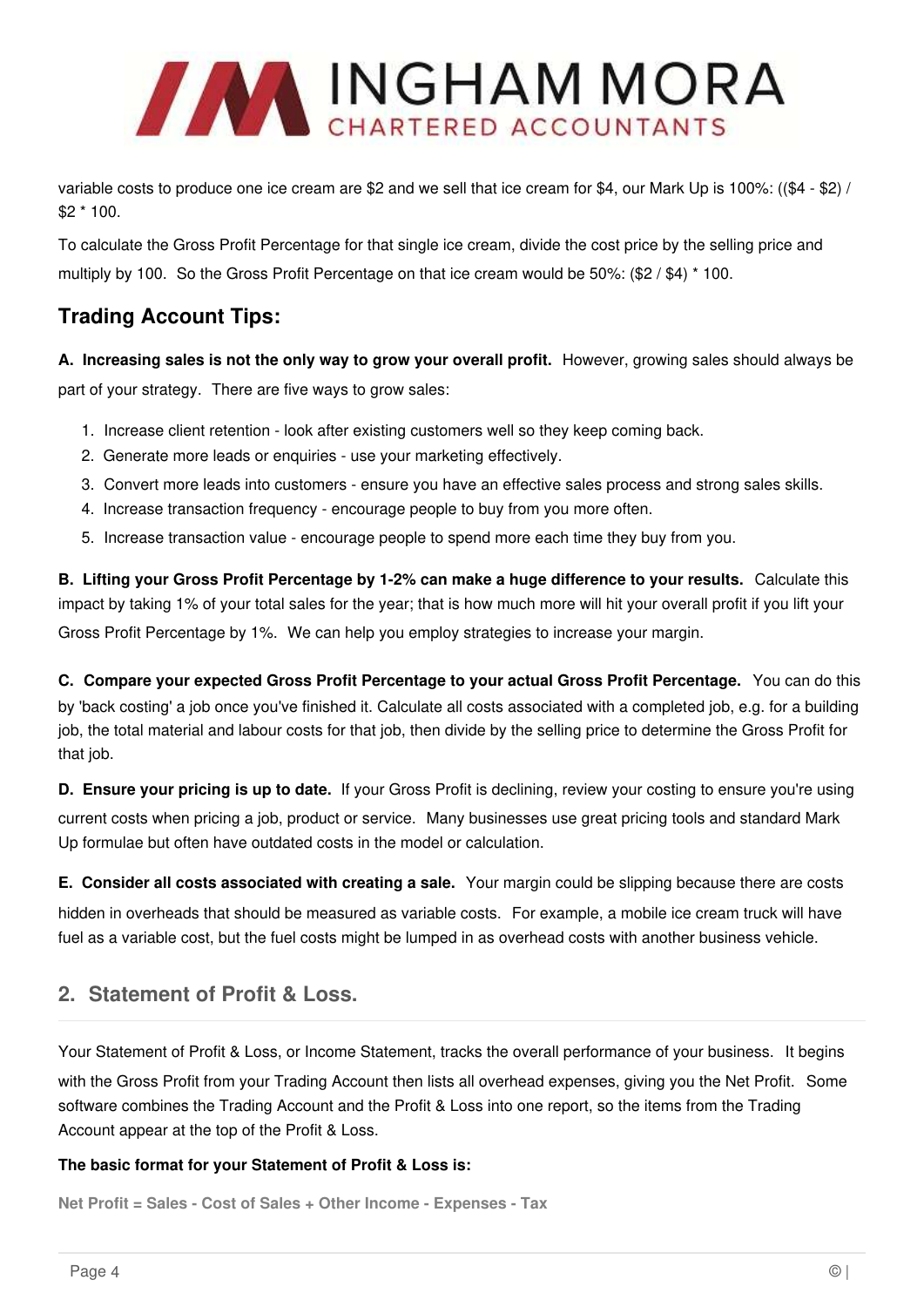

| <b>Sales</b>         | If Trading Account not reported separately.                                                           |
|----------------------|-------------------------------------------------------------------------------------------------------|
| <b>Cost of Sales</b> | If Trading Account not reported separately.                                                           |
| <b>Other Income</b>  | Interest received, dividends received, rental income.                                                 |
| <b>Expenses</b>      | Sometimes broken down into sections, e.g. Admin Expenses, Selling Expenses, Finance<br>Expenses, etc. |
| Tax                  | Amount of tax payable on Net Profit Before Tax.                                                       |

In the annual financial statements, depreciation is also included in the Statement of Profit & Loss.

Your Net Profit (or loss) is the amount left over after all expenses have been paid, including tax. Unlike the Trading Account, your Profit & Loss shows all fixed costs. These are the costs which remain the same no matter what your sales level is, e.g. electricity, office expenses, bad debts, accounting fees, vehicle expenses, depreciation, etc.

# **Key Ratios:**

```
Net Profit Percentage = (Net Profit / Sales) * 100
```
This is the amount of Sales available as profit after all expenses, including tax, have been paid. For example, if Net Profit is \$100,000 and Sales are \$1,000,000, the Net Profit Percentage is 10%, so you make 10c profit for every \$1 of sales.

The higher the Net Profit Percentage, the better, as it shows how profitable your business is. To increase your Net Profit Percentage, review your fixed costs and find areas to save or increase your sales or margin.

```
Overhead Ratio(s) = (Overhead Cost / Sales) * 100
```
This shows the percentage of Sales spent on Overheads. The goal is to have a low Overhead Ratio; spending less on Overheads and retaining more as profit. For example, if total Overheads are \$150,000 and Sales are \$1,000,000, the Overhead Ratio is 15%, so for every \$1 of sales, 15c is spent on Overheads. If you're spending \$10,000 per year on advertising, check if 1% is in line with industry benchmarks for your business (or compared to the percentage in prior years or in your budget).

To reduce your Overhead Ratio, go through each overhead expense and determine whether it could be reduced or cut completely. For example, online meetings instead of in-person meetings will likely save a significant amount.

Be careful when cutting Overheads, as some may indirectly contribute to your profit. For example, before cutting advertising costs from 1% to 0.5%, establish the level of sales generated from current advertising. Spending 1% may still be the right decision, but the \$10,000 could be better directed at your most effective marketing channel.

# **Statement of Profit & Loss Tips:**

**A. Profit is a driver of business value.** Most businesses are valued using a multiple of profit (usually Earnings Before Interest and Tax or EBIT) so, the higher the profit, the higher the business value.

**B. Accounting / bookkeeping fees should be an investment, not a cost.** If you view what you pay us as a cost,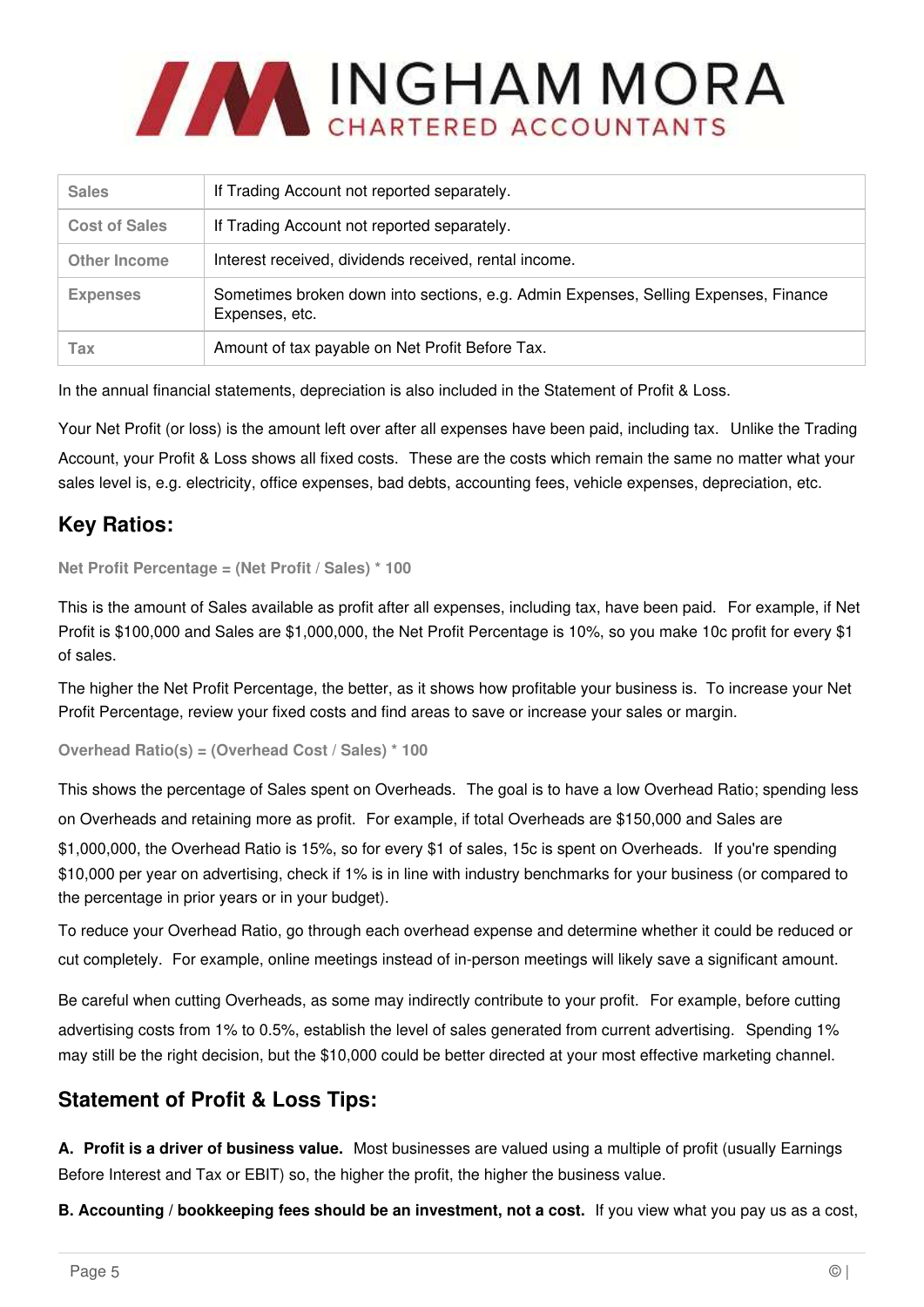

that cost ought to be cut; but if you see us as a strategic partner, helping you run a more successful business, then our fees are an investment in your business, not a cost to cut.

**C. Fixing the Balance Sheet can fix the Statement of Profit & Loss too.** Looking at the Profit & Loss in isolation won't reduce certain costs. For example, slow collection of debtors may mean a higher overdraft and more interest, increasing costs in your Profit & Loss. Likewise, you may be incurring bad debts or debt collection costs.

Having loans structured incorrectly could mean you pay more interest than necessary. For example, an overdraft carries a higher interest rate than a term loan, and banks usually charge less than finance companies.

**D. Make sure you're accounting for a fair wage to working owners.** Consider what you're being paid for the hours you work. You may be making a profit, but if you divide that by the total hours worked, you may be working for below minimum wage. Paying yourself a fair wage ensures the true cost of running the business is reported. There are tax implications to consider, so talk to us about the best way to record your effective wage cost.

**E. Tax savings increase your profit and cashflow.** Talk to us about strategies to legitimately minimise your tax.

### **3. Balance Sheet.**

Your Balance Sheet, or Statement of Financial Position, measures the net worth of your business at a point in time and shows if your business is solvent (if assets are greater than liabilities).

It details assets, liabilities, and shareholders' equity (funds contributed by shareholders and accumulated profits not yet paid out as dividends). In many ways, the Balance Sheet is more important than your Profit & Loss as it shows:

- 1. The overall health of your business.
- 2. If your business is appropriately resourced from a financial perspective.
- 3. Areas of strength (and weakness).
- 4. How the business is financed both from shareholders and financiers.
- 5. The cash reserves available.
- 6. The assets employed and investments made.
- 7. The level of debt outstanding to creditors, the tax department and financiers.
- 8. Amounts owed to shareholders.

#### **The basic format for your Balance Sheet is:**

**Equity (retained profits and reserves) = Total Assets - Total Liabilities** 

It's called a Balance Sheet because the 'Net Assets' (Total Assets less Total Liabilities) should always balance with the Equity. If these don't, let us know as we love fixing problems like these.

#### **Breaking this format down further we have:**

**Total Assets = Current Assets + Non-current Assets**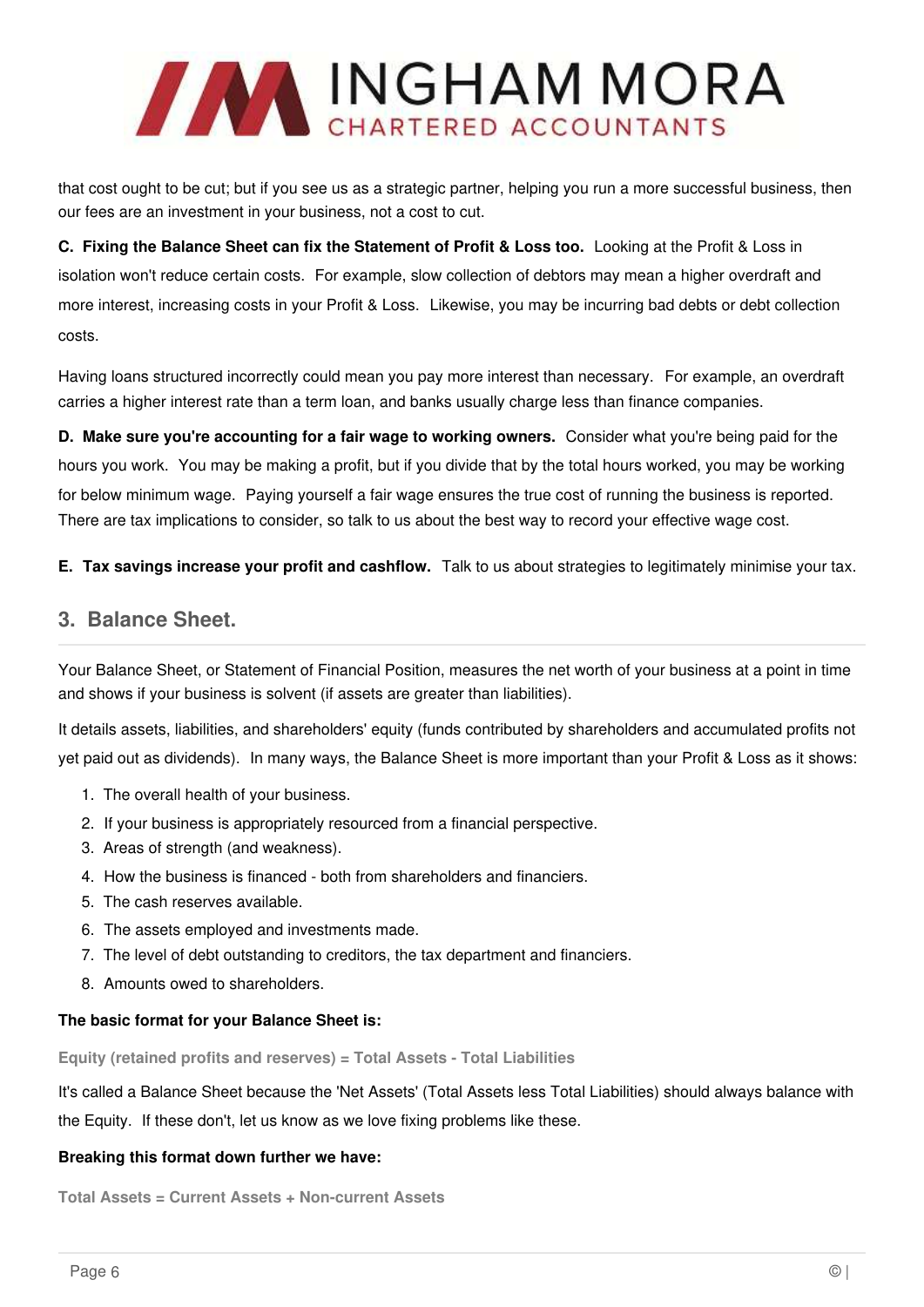

| <b>Current Assets</b>     | Cash, bank accounts, stock/inventory, tax refundable, debtors, work in progress. |
|---------------------------|----------------------------------------------------------------------------------|
| <b>Non-current Assets</b> | Investments, goodwill, loans made to other parties, fixed assets.                |

**Total Liabilities = Current Liabilities + Non-current Liabilities**

| Current Liabilities            | Creditors, overdraft, loans repayable within a year, tax payable. |
|--------------------------------|-------------------------------------------------------------------|
| <b>Non-current Liabilities</b> | Term loans, shareholder loans/advance accounts.                   |

If Total Liabilities are more than Total Assets, your Net Assets will be negative, and your business is insolvent. In this case, please contact us urgently so we can advise you on what needs to happen. There are serious consequences for you if your business is insolvent.

"A strong Balance Sheet (where net assets are high) means your business is better equipped to weather a storm or continued downturn in the economy."

# **Key Ratios:**

**Current Ratio = Current Assets / Current Liabilities**

The Current Ratio, also known as your Working Capital Ratio, shows whether the company can meet its short-term obligations with its Current Assets if they all fell due at the same time. A ratio of 0.8 means that for every \$1 of Current Liabilities, there's 80c of Current Assets to cover them. A ratio of 2.5 means that for every \$1 of Current Liabilities, there's Current Assets of \$2.50, therefore there wouldn't be a problem paying short-term obligations.

However, a high Current Ratio could indicate the inefficient use of Current Assets or poor working capital management. The key is to compare the ratios across different periods or with companies in the same industry. To improve your Current Ratio, consider strategies such as better controls on expenditure, faster invoicing of work done or restructuring your overdraft into a long-term loan.

**Debtor Days = (Debtors / Sales) \* 365**

This shows, on average, how many days it takes customers to pay you. The lower the number, the better, as your cash isn't tied up in your debtors and you've reduced the risk associated with bad debts / collection costs.

Calculate Debtor Days using Sales for the entire year and Debtors at month end. For example, if Debtors are \$80,000 and Sales are \$1,000,000, Debtor Days will be 29. How good this is depends on your payment terms; if they state payment within 7 days, 29 days is well above this and corrective action should be taken.

If your policy is payment on the 20th of the month following invoice, then you may consider 29 days to be fine. The reality is that 29 days is not fine. Using the above example, 10 days of debtors represents \$27,397 of cash you could have in your bank account (Sales / 365 x 10 days). If Debtor Days were reduced to 19 days, you'd have an extra \$27,000. Your terms should ensure you get paid as fast as possible. Payment within 7-14 days is standard.

**Inventory Days = (Inventories / Cost of Sales) \* 365**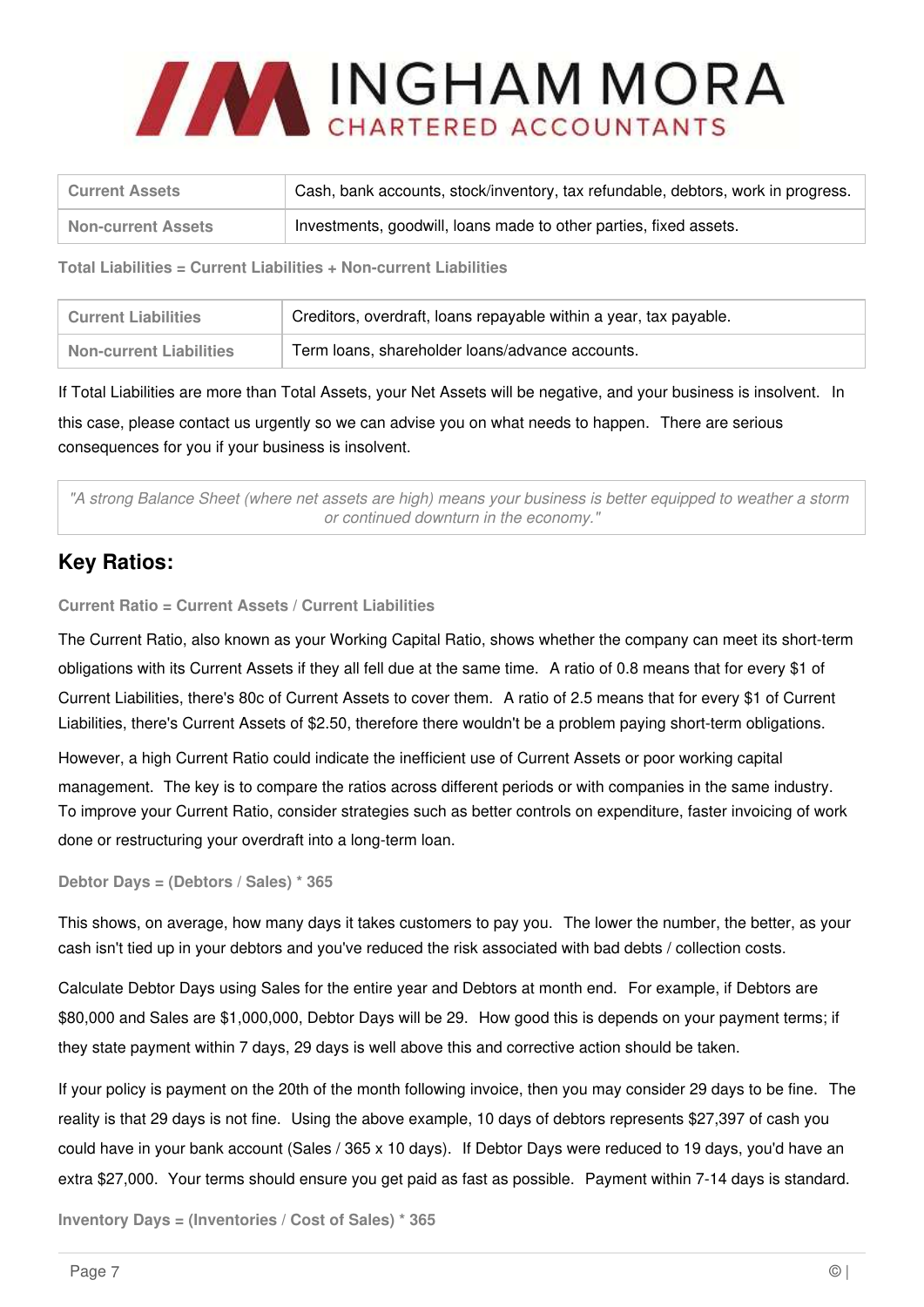

This shows how long it takes you to sell your stock, in other words, the number of days that cash is tied up in inventory. The lower the number, the better. For example, if your Inventory is \$50,000 and your Cost of Sales is \$350,000, your Inventory Days will be 52. This means that, on average, inventory sits for 52 days before being sold.

To reduce your Inventory Days, review your inventory processes and identify slow-moving stock. Consider whether you should discontinue this, or only hold a display model in store and order stock on demand.

**Debt to Equity Ratio = Total Liabilities / Shareholders' Equity**

The Net Assets value in your Balance Sheet represents your Shareholders' Equity (Total Assets - Total Liabilities). The Debt to Equity Ratio shows how a company has financed its growth. A high ratio means it has mostly been funded by debt; a low ratio means it's funded more by shareholders and is more sustainable.

While debt is often necessary to help a company grow, high levels of debt put the company at a higher risk. Do the returns generated from the debt outweigh the cost of the debt? For example, if Total Liabilities are \$750,000 and Shareholders' Equity is \$200,000, the Debt to Equity Ratio is 3.75. This means that the company has \$3.50 of debt for every \$1 of equity. In most industries, this would be considered very high risk, however, it could also indicate expansion, leading to increased revenue in the future. On the other hand, a very low Debt to Equity Ratio may indicate a lack of growth.

# **Balance Sheet Tips:**

**A. Cash is king.** Having large amounts of cash tied up in inventory, debtors, or work in progress can be a large drain on cash reserves. Worse still, it's likely you've already paid tax on these amounts. Talk to us about how to convert inventory, work in progress and debtors into cash faster and what it will mean for your business.

**B. Shareholder loans can be your friend or foe.** A shareholder loan, or Shareholder Current Account, is the amount owed to the shareholder by the company. These loans should show as a liability in the Balance Sheet as they form part of the financing of the business. If they're showing as assets, it means the shareholders owe that amount to the company. This is a high risk situation. If the company gets into financial difficulties, a receiver or liquidator can demand this money from the shareholder, who will no longer have the protection of limited liability.

**C. Know your key ratios.** These are different for each business and there may be some variation in how they're best calculated for your business. It's common to put the key ratios into your Business Plan to track your results over time. Talk to us about the best key ratios for your business.

**D. What is the true net worth of your business?** Unless you've correctly valued goodwill, you won't get a true valuation of the business by only looking at your Balance Sheet. Create a 'rule of thumb' valuation formula that you can adopt to assess your goodwill each year. This rule of thumb can then be used as a guide as to whether your business value is increasing or decreasing. Talk to us about an appropriate rule of thumb to track valuation movements over time.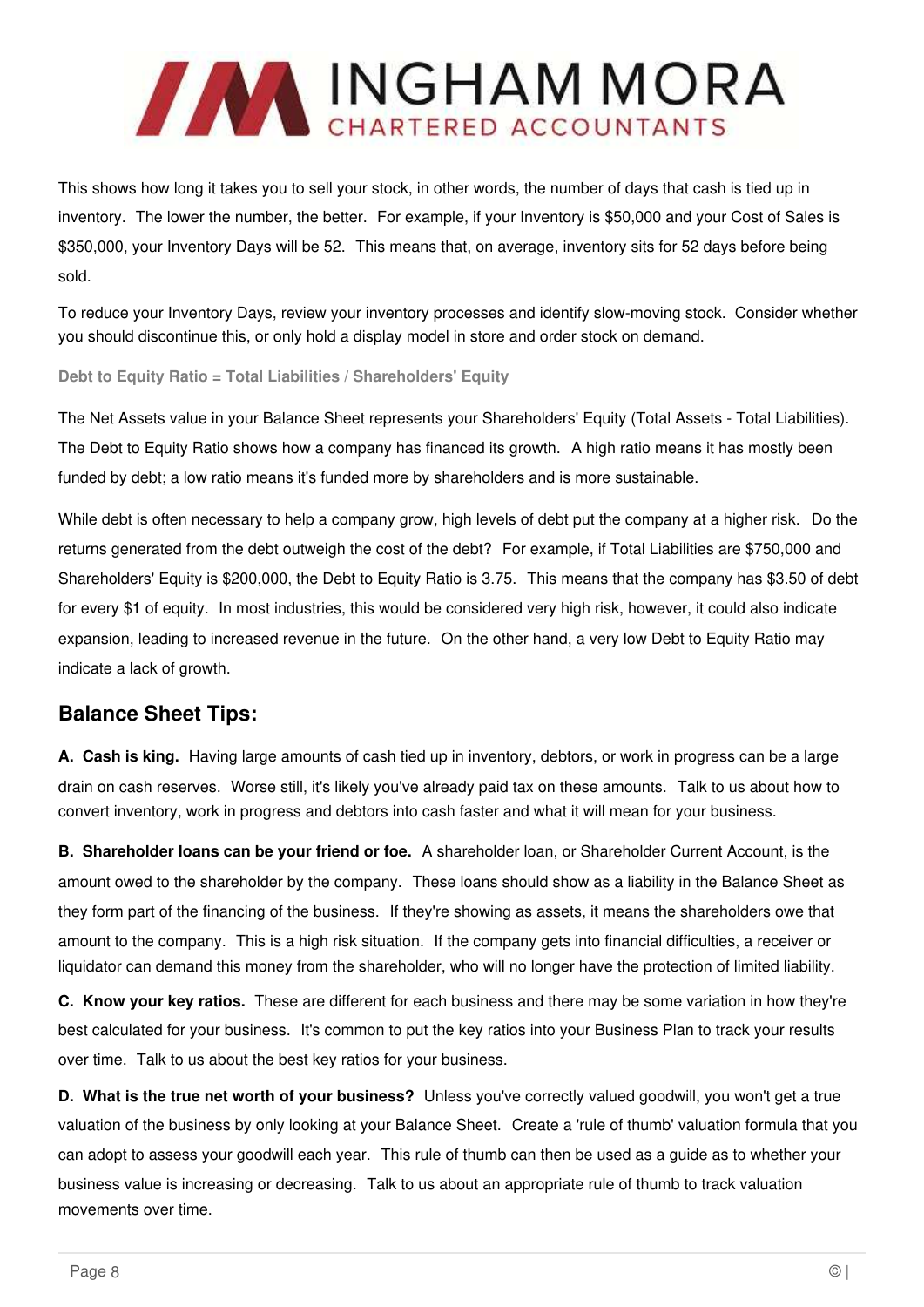

# **4. Statement of Changes in Equity.**

The Statement of Changes in Equity records what happens to any profits for the year; whether they are paid out as dividends or kept in the business as retained earnings. Generally speaking, the higher the equity, the better for the company. However, shareholder loans can also be treated as part of the equity. Therefore, it's possible that, while the company is technically insolvent (more liabilities than assets), if the shareholder loans are recorded as equity, the company is effectively relying on the shareholders to pay its debts as they fall due.

### **The basic format for your Statement of Changes in Equity is:**

**Total Equity = Opening Balance + Gain on Sale of Fixed Assets + Profit - Dividends Paid - Loss**

| <b>Opening Balance</b>              | The equity position from the end of the last financial year. |
|-------------------------------------|--------------------------------------------------------------|
| <b>Gain on Sale of Fixed Assets</b> | Where assets have been sold for more than their cost.        |
| <b>Profit for the Period</b>        | Carried forward from your Statement of Profit & Loss.        |
| <b>Dividends Paid</b>               | Any dividends paid out to shareholders during the year.      |
| <b>Loss for the Period</b>          | Carried forward from your Statement of Profit & Loss.        |
| <b>Total Equity</b>                 | The equity position at the end of the period.                |

If Total Equity is negative, the company is insolvent and cannot pay out any dividends. The directors must take action to increase the profitability of the company.

### **5. Shareholder Current Account.**

This records all funds introduced to the business by shareholders, credited to shareholders as dividends or salary, or taken out of the business as drawings. The Shareholder Current Account is also called a Shareholder Loan as it's a debt owed by the company to the shareholder(s). Where a company has multiple shareholders, it ensures a record of different balances for each shareholder is maintained.

### **The basic format for your Shareholder Current Account is:**

**Closing Balance = Opening Balance + Funds Introduced - Drawings - Insurance**

| <b>Opening Balance</b>  | Balance owed by the company to shareholders from the end of the last financial year.                                                     |
|-------------------------|------------------------------------------------------------------------------------------------------------------------------------------|
| <b>Funds Introduced</b> | Cash or assets invested into the company by shareholders.                                                                                |
| <b>Drawings</b>         | Cash withdrawals, assets taken from the company by shareholders, personal<br>expenses paid by the company on behalf of the shareholders. |
| Insurance               | Personal insurances paid by the company which aren't tax deductible by the company,<br>e.g. life insurance.                              |

The balance of each Shareholder's Current Account represents the amount the business owes that shareholder. If